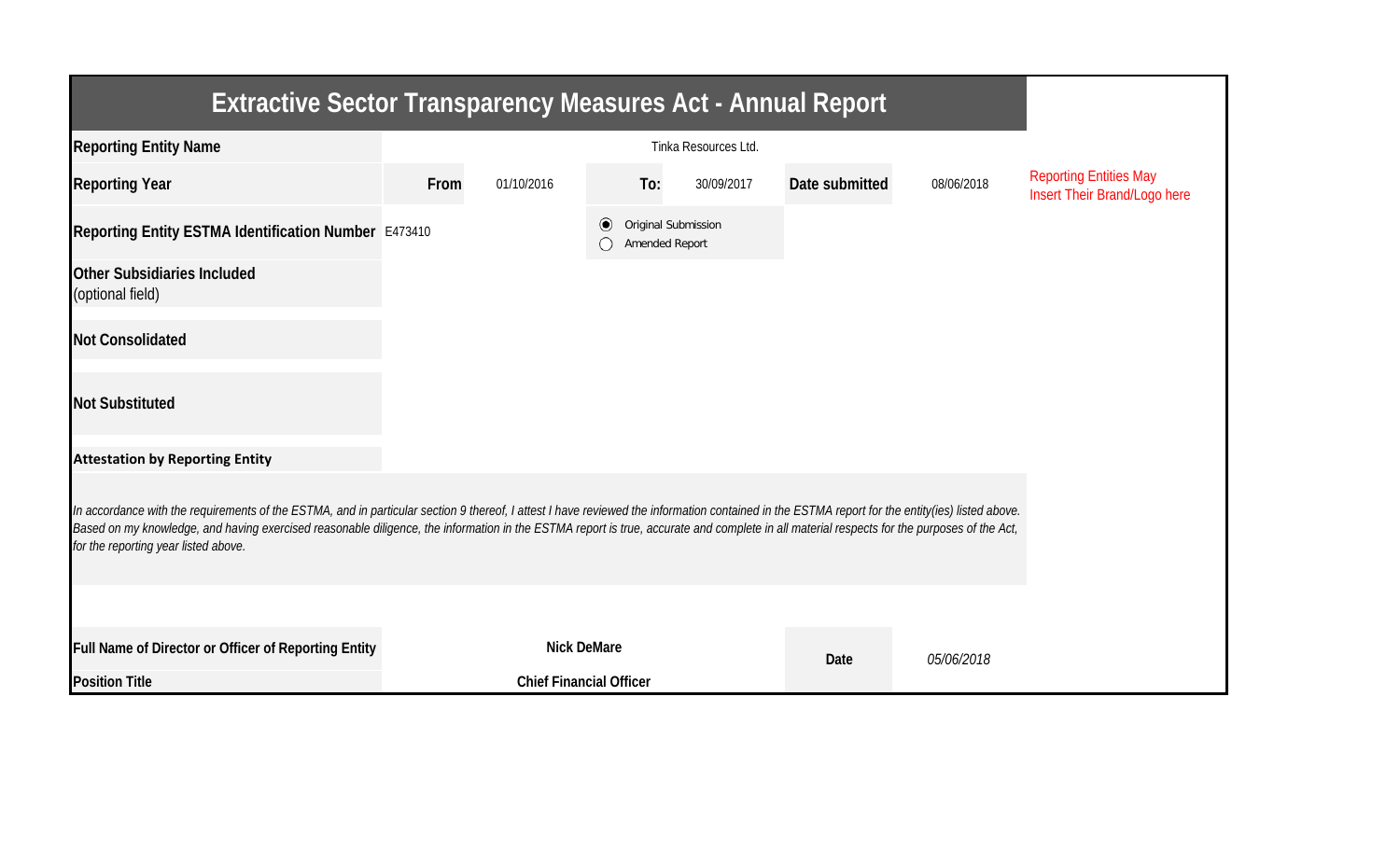| Extractive Sector Transparency Measures Act - Annual Report                                                                                                 |                                         |                                                                                     |                                        |            |      |                                                                                                                                                                                                   |                |                  |                                               |                               |                             |  |
|-------------------------------------------------------------------------------------------------------------------------------------------------------------|-----------------------------------------|-------------------------------------------------------------------------------------|----------------------------------------|------------|------|---------------------------------------------------------------------------------------------------------------------------------------------------------------------------------------------------|----------------|------------------|-----------------------------------------------|-------------------------------|-----------------------------|--|
| <b>Reporting Year</b><br>Reporting Entity Name<br>Reporting Entity ESTMA<br>Identification Number<br><b>Subsidiary Reporting Entities (if</b><br>necessary) | From:                                   | 01/10/2016                                                                          | To:<br>Tinka Resources Ltd.<br>E473410 | 30/09/2017 |      | Currency of the Report CAD                                                                                                                                                                        |                |                  |                                               |                               |                             |  |
| <b>Payments by Payee</b>                                                                                                                                    |                                         |                                                                                     |                                        |            |      |                                                                                                                                                                                                   |                |                  |                                               |                               |                             |  |
| Country                                                                                                                                                     | Payee Name <sup>1</sup>                 | Departments, Agency, etc  <br>  within Payee that Received<br>Payments <sup>2</sup> | Taxes                                  | Royalties  | Fees | <b>Production Entitlements</b>                                                                                                                                                                    | <b>Bonuses</b> | <b>Dividends</b> | Infrastructure<br><b>Improvement Payments</b> | Total Amount paid to<br>Payee | Notes <sup>34</sup>         |  |
| Peru                                                                                                                                                        | Ministry of Energy and Mines<br>of Peru |                                                                                     | 147,237                                |            |      |                                                                                                                                                                                                   |                |                  |                                               |                               | 147,237 Concession payments |  |
|                                                                                                                                                             |                                         |                                                                                     |                                        |            |      |                                                                                                                                                                                                   |                |                  |                                               |                               |                             |  |
|                                                                                                                                                             |                                         |                                                                                     |                                        |            |      |                                                                                                                                                                                                   |                |                  |                                               |                               |                             |  |
|                                                                                                                                                             |                                         |                                                                                     |                                        |            |      |                                                                                                                                                                                                   |                |                  |                                               |                               |                             |  |
|                                                                                                                                                             |                                         |                                                                                     |                                        |            |      |                                                                                                                                                                                                   |                |                  |                                               |                               |                             |  |
|                                                                                                                                                             |                                         |                                                                                     |                                        |            |      |                                                                                                                                                                                                   |                |                  |                                               |                               |                             |  |
|                                                                                                                                                             |                                         |                                                                                     |                                        |            |      |                                                                                                                                                                                                   |                |                  |                                               |                               |                             |  |
|                                                                                                                                                             |                                         |                                                                                     |                                        |            |      |                                                                                                                                                                                                   |                |                  |                                               |                               |                             |  |
|                                                                                                                                                             |                                         |                                                                                     |                                        |            |      |                                                                                                                                                                                                   |                |                  |                                               |                               |                             |  |
|                                                                                                                                                             |                                         |                                                                                     |                                        |            |      |                                                                                                                                                                                                   |                |                  |                                               |                               |                             |  |
|                                                                                                                                                             |                                         |                                                                                     |                                        |            |      |                                                                                                                                                                                                   |                |                  |                                               |                               |                             |  |
|                                                                                                                                                             |                                         |                                                                                     |                                        |            |      |                                                                                                                                                                                                   |                |                  |                                               |                               |                             |  |
|                                                                                                                                                             |                                         |                                                                                     |                                        |            |      |                                                                                                                                                                                                   |                |                  |                                               |                               |                             |  |
|                                                                                                                                                             |                                         |                                                                                     |                                        |            |      |                                                                                                                                                                                                   |                |                  |                                               |                               |                             |  |
|                                                                                                                                                             |                                         |                                                                                     |                                        |            |      |                                                                                                                                                                                                   |                |                  |                                               |                               |                             |  |
|                                                                                                                                                             |                                         |                                                                                     |                                        |            |      |                                                                                                                                                                                                   |                |                  |                                               |                               |                             |  |
| <b>Additional Notes:</b>                                                                                                                                    |                                         |                                                                                     |                                        |            |      | ALL PAYMENTS ARE REPORTED IN CANADIAN DOLLARS (THE REPORTING CURRENCY OF THE REPORTING ENTITY) AND CONVERTED USING THE AVERAGE EXCHANGE RATE USED FOR CANADIAN DOLLAR TO PERUVIAN SOL OF 0.399647 |                |                  |                                               |                               |                             |  |